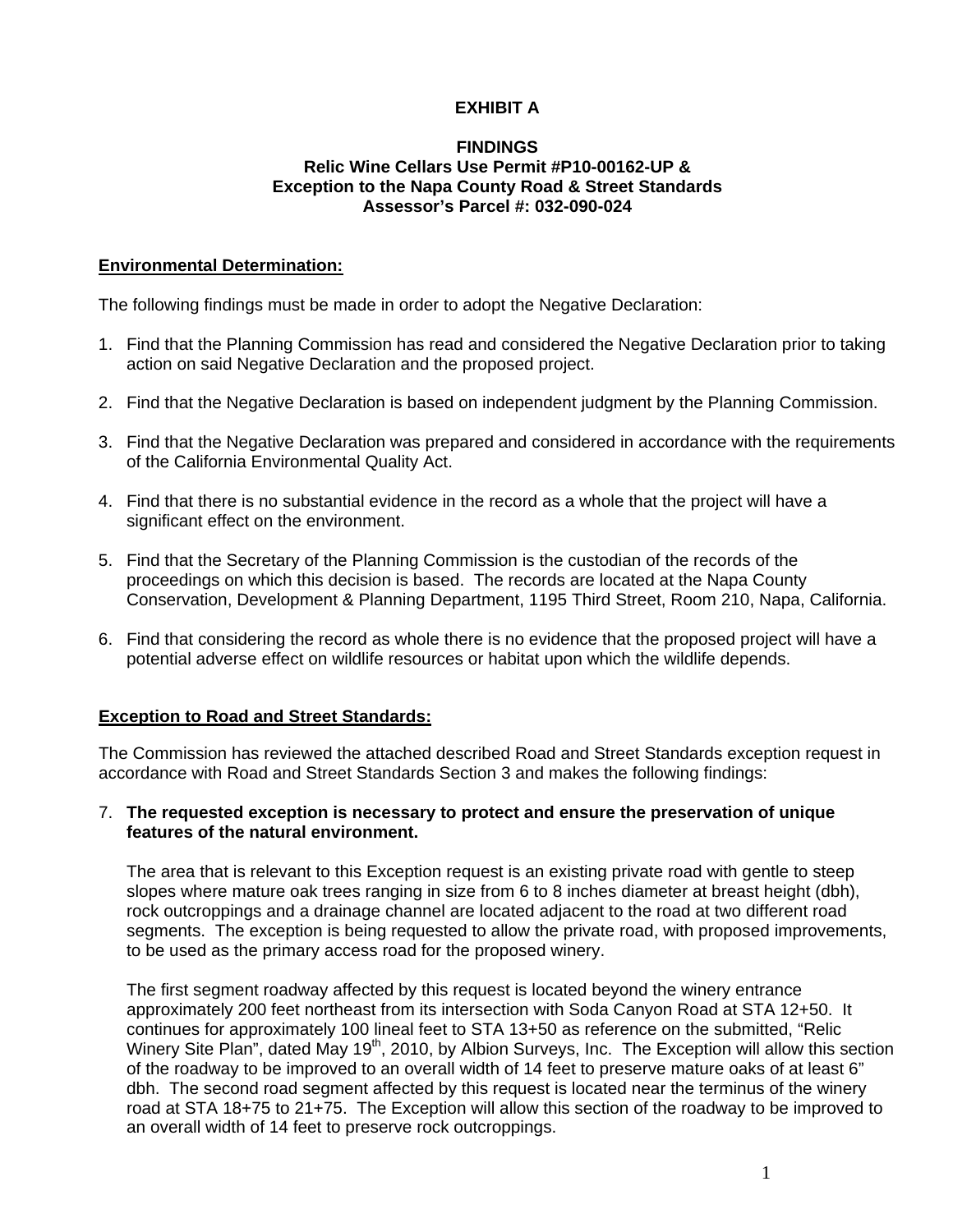#### 8. **The exception is necessary to accommodate physical site limitations such as grade differentials.**

Currently, the slope along a portion of road segment STA 18+75 to 21+75 that extends from STA 20+50 to STA 21+50, is between 10 to 25%. This portion will be reduced to 20% slopes to meet the County Fire standards. The Exception for reduced width (as discussed above), will allow for a reduction in the overall grading on steep slopes adjacent to a nearby drainage course.

County Planning and Public Works Departments and the County Fire Marshal have reviewed the request and are supportive that it is consistent with these goals provided the conditions of approval for the private access road outlined in the comments memorandum from the Department of Public Works, dated August 9, 2010, are met.

### 9. **The Road and Street Standards Exception allows a situation that provides the same overall practical effect as the Standards do in providing defensible space, and does not adversely effect the life, safety, and welfare of the public or persons coming to the property.**

The Commission's approval of an Exception will improve emergency vehicle access and general traffic flow along the subject private access road above existing conditions while protecting the unique features of the natural environment (mature oak trees & rock outcroppings) near the roadway and reduce overall grading of steep slopes adjacent to a nearby drainage course.

In accordance with their conditions of approval, Public Works will require the applicant to provide equivalent standards for construction and maintenance of the road section as required in their comments memorandum dated, August 9, 2010. Periodic horizontal and vertical trimming of roadside limbs as required by the Napa County Fire Marshall, (See comments dated June 15, 2010) will allow for adequate passage for vehicles and emergency vehicles. Thus, the Project has been designed to comply with emergency access and response requirements including Napa County Fire Protection requirements for defensible space, fire department access and public safety and has been reviewed by the Napa County departments responsible for emergency services; it will not have a negative impact on the health, safety, or welfare of the public or persons coming to the property.

## **Use Permit Required Findings:**

10. The Commission has the power to issue a use permit under the zoning regulations in effect as applied to the property.

Analysis: The project is consistent with AW (Agricultural Watershed) zoning district regulations. A winery (as defined in Napa County Code § 18.08.640) and uses in connection with a winery (see Napa County Code § Section 18.20.030) are permitted in an AW zoned district with an approved use permit. Provisions required under the Winery Definition Ordinance (ORD. 947, 1990) and Napa County Code (zoning regulations as amended) can be met.

11. The procedural requirements for a use permit set forth in Chapter 18.124 of the Napa County Code (Use Permits) have been met.

Analysis: The use permit application has been filed and notice and public hearing requirements have been met. The hearing notice was posted on July 29, 2010, and copies were forwarded to property owners within 300 feet of the subject parcel.

12. The grant of the use permit, as conditioned, will not adversely affect the public health, safety or welfare of the County of Napa.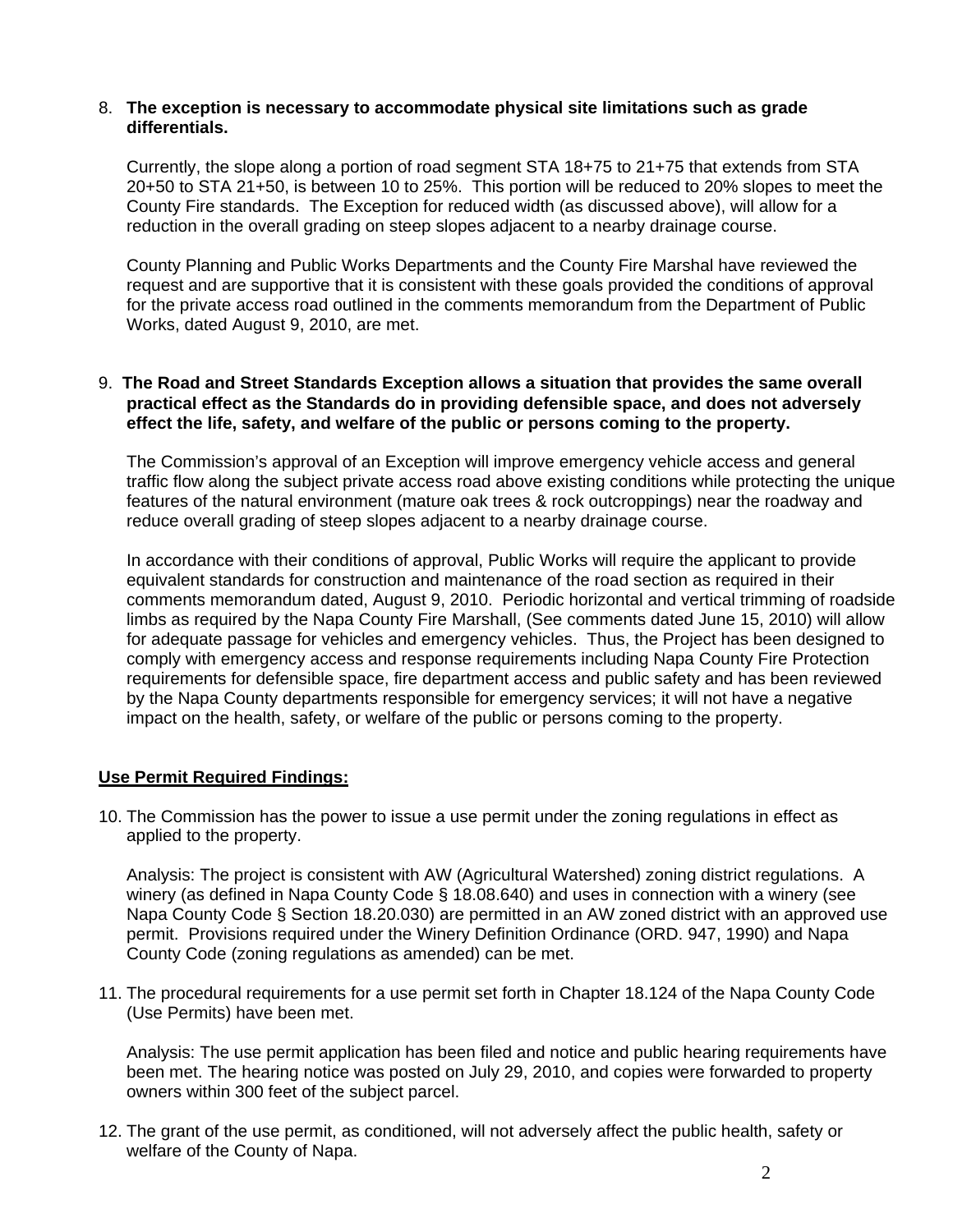Analysis: Granting a use permit for the winery as proposed and conditioned will not affect the health, safety or welfare of the County. Various County departments have reviewed the project and commented regarding water, waste water disposal, access, building permits, and fire protection. Conditions are recommended which will incorporate these comments into the project to assure the protection of the public health and safety.

#### 13. Compliance with the General Plan

Analysis: The proposed use complies with applicable provisions of the Napa County Code and is consistent with the policies and standards of the Napa County General Plan. The Winery Definition Ordinance (WDO) was established to protect agriculture and open space and to regulate winery development and expansion in a manner that avoids potential negative environmental effects. The project complies with the requirements of the Winery Definition Ordinance (Ord. No. 947, 1990) and the applicable provisions of the Napa County Zoning Ordinance (Title 18, Napa County Code).

The subject parcel is located on land designated Agriculture, Watershed and Open Space on the County's adopted General Plan Land Use Map. This project is comprised of an agricultural processing facility (winery), along with wine storage, bottling, and other WDO-compliant accessory uses as outlined in and limited by the approved project scope. (See Exhibit 'B', Conditions of Approval.) These uses fall within the County's definition of agriculture and thereby preserve the use of agriculturally designated land for current and future agricultural purposes.

General Plan Agricultural Preservation and Land Use Goal AG/LU-1 guides the County to, "preserve existing agricultural land uses and plan for agriculture and related activities as the primary land uses in Napa County." General Plan Agricultural Preservation and Land Use Goal AG/LU-3 states the County should, "support the economic viability of agriculture, including grape growing, winemaking, other types of agriculture, and supporting industries to ensure the preservation of agricultural lands."

As approved here, the use of the property for the "fermenting and processing of grape juice into wine" (NCC Section 18.08.640) supports the economic viability of agriculture within the county consistent with General Plan Agricultural Preservation and Land Use Policy AG/LU-4 ("The County will reserve agricultural lands for agricultural use including lands used for grazing and watershed/ open space…"). Policy AG/LU-8 also states, "The County's minimum agricultural parcel sizes shall ensure that agricultural areas can be maintained as economic units and General Plan Economic Development Policy E-1 (The County's economic development will focus on ensuring the continued viability of agriculture…). Approval of this project furthers these key goals.

The General Plan includes two complimentary policies requiring that new wineries, "…be designed to convey their permanence and attractiveness." (General Plan Agricultural Preservation and Land Use Policy AG/LU-10 and General Plan Community Character Policy CC-2). The proposed winery, to the extent that it will be publicly visible, will convey permanence and attractiveness.

Agricultural Policy AG/LU-13 of the County General Plan recognizes wineries, and any use clearly accessory to a winery, as agriculture. The Land Use Standards of the General Plan Policy AG/LU-2 list the processing of agricultural products as one of the general uses recognized by the AWOS and AR land use designations. The proposed project allows for the continuation of agriculture as a dominant land use within the county and is consistent with General Plan Agricultural Policy AG/LU-13.

The project is also consistent with General Plan Conservation Policy CON-53 and CON-55 which require that applicants, who are seeking discretionary land use approvals, prove the availability of adequate water supplies which can be appropriated without significant negative impacts on shared